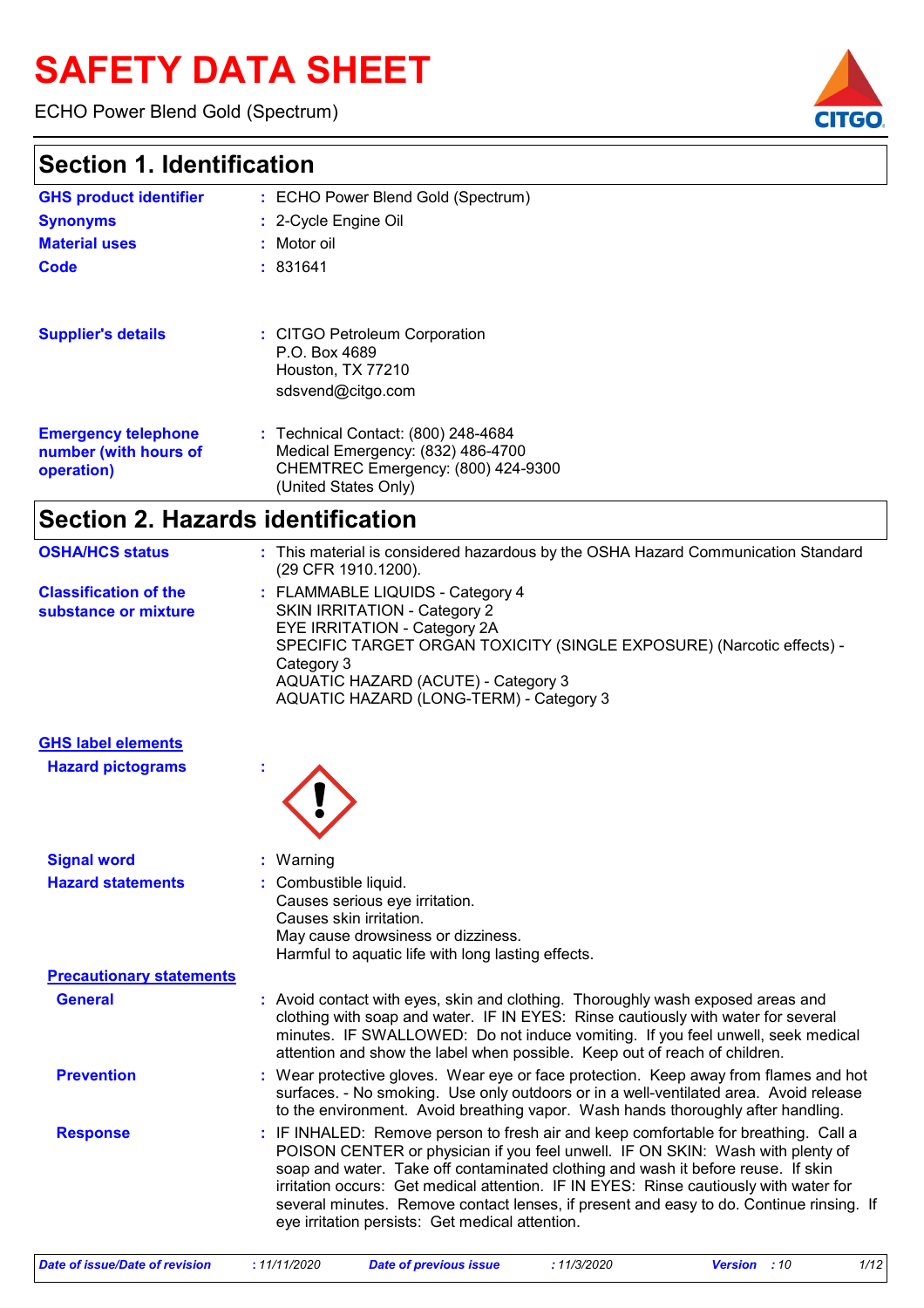### **Section 2. Hazards identification**

|                                            | Section 3. Composition/information on ingredients                                                                                                                                                             |
|--------------------------------------------|---------------------------------------------------------------------------------------------------------------------------------------------------------------------------------------------------------------|
| <b>Hazards not otherwise</b><br>classified | None known.<br>۰.                                                                                                                                                                                             |
| <b>Disposal</b>                            | Dispose of contents and container in accordance with all local, regional, national and<br>international regulations.                                                                                          |
| <b>Storage</b>                             | : Store locked up. Store in a well-ventilated place. Keep cool. Store in a dry place and/<br>or in closed container. Store in accordance with all local, regional, national and<br>international regulations. |

#### **Other means of identification :** 2-Cycle Engine Oil **Substance/mixture :** Mixture

#### **CAS number/other identifiers**

| <b>CAS number</b><br>: Not applicable.                 |                               |                   |
|--------------------------------------------------------|-------------------------------|-------------------|
| <b>Ingredient name</b>                                 | $\frac{9}{6}$                 | <b>CAS number</b> |
| Distillates (petroleum), hydrotreated heavy paraffinic | trade secret/<br>proprietary  | 64742-54-7        |
| Distillates (petroleum), hydrotreated light            | Itrade secret/<br>proprietary | 64742-47-8        |
| Non-hazardous Proprietary Additive (WPS160725)         | Itrade secret/<br>proprietary |                   |

Any concentration shown as a range is to protect confidentiality or is due to process variation.

**There are no additional ingredients present which, within the current knowledge of the supplier and in the concentrations applicable, are classified as hazardous to health or the environment and hence require reporting in this section.**

**Occupational exposure limits, if available, are listed in Section 8.**

### **Section 4. First aid measures**

| <b>Description of necessary first aid measures</b> |                                                                                                                                                                                                                                                                                                                                                                                                                                                                                                                                                                                                                                                                                                                                                                                                                                                                                                                |
|----------------------------------------------------|----------------------------------------------------------------------------------------------------------------------------------------------------------------------------------------------------------------------------------------------------------------------------------------------------------------------------------------------------------------------------------------------------------------------------------------------------------------------------------------------------------------------------------------------------------------------------------------------------------------------------------------------------------------------------------------------------------------------------------------------------------------------------------------------------------------------------------------------------------------------------------------------------------------|
| <b>Eye contact</b>                                 | : Immediately flush eyes with plenty of water, occasionally lifting the upper and lower<br>eyelids. Check for and remove any contact lenses. Continue to rinse for at least 10<br>minutes. Get medical attention.                                                                                                                                                                                                                                                                                                                                                                                                                                                                                                                                                                                                                                                                                              |
| <b>Inhalation</b>                                  | : Remove victim to fresh air and keep at rest in a position comfortable for breathing. If it<br>is suspected that fumes are still present, the rescuer should wear an appropriate mask<br>or self-contained breathing apparatus. If not breathing, if breathing is irregular or if<br>respiratory arrest occurs, provide artificial respiration or oxygen by trained personnel. It<br>may be dangerous to the person providing aid to give mouth-to-mouth resuscitation.<br>Get medical attention. If necessary, call a poison center or physician. If unconscious,<br>place in recovery position and get medical attention immediately. Maintain an open<br>airway. Loosen tight clothing such as a collar, tie, belt or waistband. In case of<br>inhalation of decomposition products in a fire, symptoms may be delayed. The exposed<br>person may need to be kept under medical surveillance for 48 hours. |
| <b>Skin contact</b>                                | : Flush contaminated skin with plenty of water. Remove contaminated clothing and<br>shoes. Continue to rinse for at least 10 minutes. Get medical attention. Wash clothing<br>before reuse. Clean shoes thoroughly before reuse.                                                                                                                                                                                                                                                                                                                                                                                                                                                                                                                                                                                                                                                                               |
| <b>Ingestion</b>                                   | : Wash out mouth with water. Remove dentures if any. Remove victim to fresh air and<br>keep at rest in a position comfortable for breathing. Do not induce vomiting unless<br>directed to do so by medical personnel. If vomiting occurs, the head should be kept low<br>so that vomit does not enter the lungs. Get medical attention. If necessary, call a<br>poison center or physician. Never give anything by mouth to an unconscious person. If<br>unconscious, place in recovery position and get medical attention immediately. Maintain<br>an open airway. Loosen tight clothing such as a collar, tie, belt or waistband.                                                                                                                                                                                                                                                                            |

#### **Most important symptoms/effects, acute and delayed**

| Date of issue/Date of revision | : 11/11/2020 | <b>Date of previous issue</b> | 11/3/2020 | <b>Version</b> : 10 | 2/12 |
|--------------------------------|--------------|-------------------------------|-----------|---------------------|------|
|                                |              |                               |           |                     |      |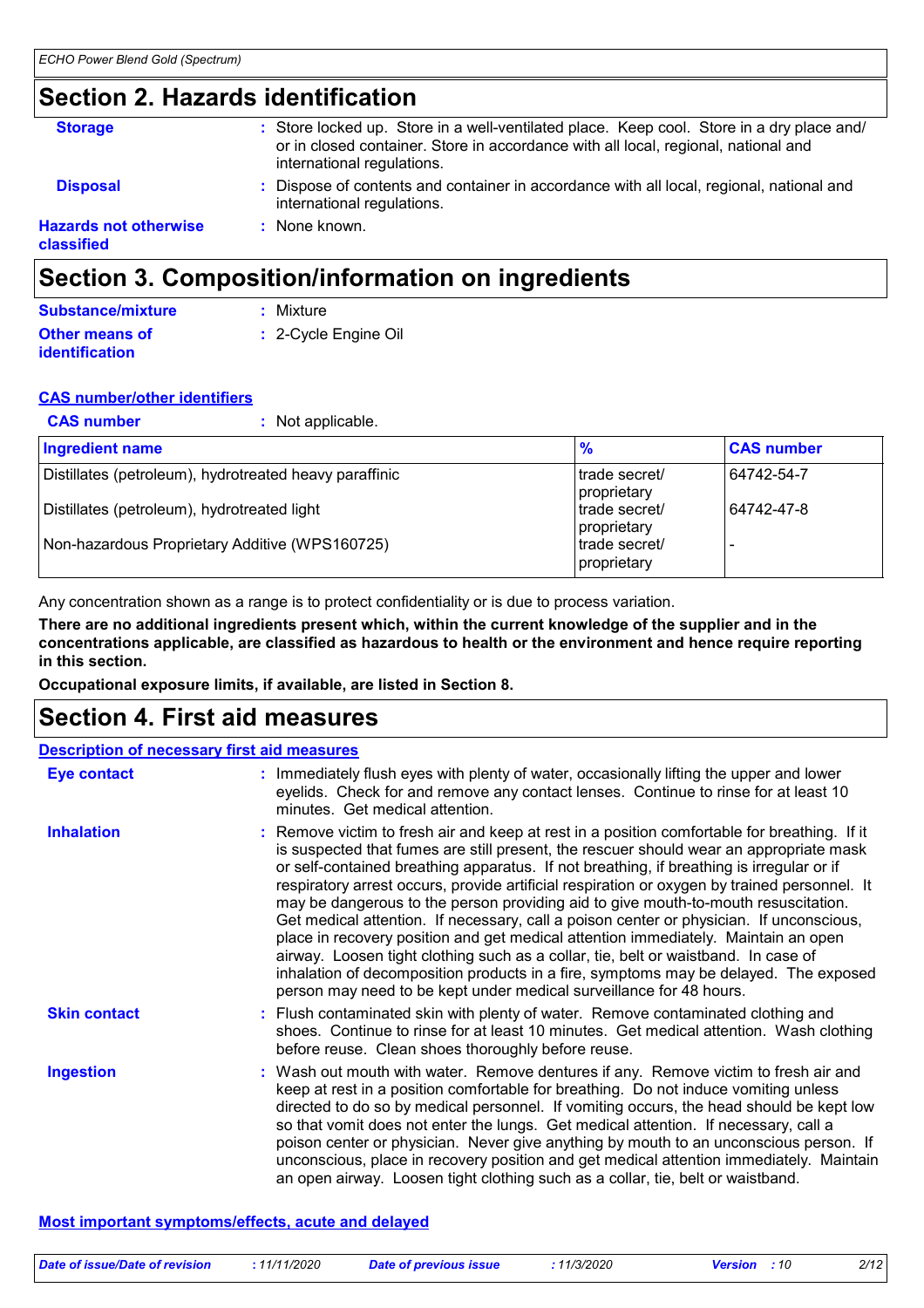### **Section 4. First aid measures**

| <b>Potential acute health effects</b> |    |                                                                                                                                                                                                                                                                                                                               |
|---------------------------------------|----|-------------------------------------------------------------------------------------------------------------------------------------------------------------------------------------------------------------------------------------------------------------------------------------------------------------------------------|
| <b>Eye contact</b>                    |    | : Causes serious eye irritation.                                                                                                                                                                                                                                                                                              |
| <b>Inhalation</b>                     |    | : Can cause central nervous system (CNS) depression. May cause drowsiness or<br>dizziness. Exposure to decomposition products may cause a health hazard. Serious<br>effects may be delayed following exposure.                                                                                                                |
| <b>Skin contact</b>                   | ŧ. | Causes skin irritation.                                                                                                                                                                                                                                                                                                       |
| <b>Ingestion</b>                      |    | : Can cause central nervous system (CNS) depression.                                                                                                                                                                                                                                                                          |
| <b>Over-exposure signs/symptoms</b>   |    |                                                                                                                                                                                                                                                                                                                               |
| <b>Eye contact</b>                    |    | : Adverse symptoms may include the following:<br>pain or irritation<br>watering<br>redness                                                                                                                                                                                                                                    |
| <b>Inhalation</b>                     |    | : Adverse symptoms may include the following:<br>nausea or vomiting<br>headache<br>drowsiness/fatigue<br>dizziness/vertigo<br>unconsciousness                                                                                                                                                                                 |
| <b>Skin contact</b>                   |    | : Adverse symptoms may include the following:<br>irritation<br>redness                                                                                                                                                                                                                                                        |
| <b>Ingestion</b>                      |    | No specific data.                                                                                                                                                                                                                                                                                                             |
|                                       |    | <u>Indication of immediate medical attention and special treatment needed, if necessary</u>                                                                                                                                                                                                                                   |
| <b>Notes to physician</b>             |    | : In case of inhalation of decomposition products in a fire, symptoms may be delayed.<br>The exposed person may need to be kept under medical surveillance for 48 hours.                                                                                                                                                      |
| <b>Specific treatments</b>            |    | : Treat symptomatically and supportively.                                                                                                                                                                                                                                                                                     |
| <b>Protection of first-aiders</b>     |    | : No action shall be taken involving any personal risk or without suitable training. If it is<br>suspected that gas or vapor is still present, the rescuer should wear an appropriate<br>mask or self-contained breathing apparatus. It may be dangerous to the person<br>providing aid to give mouth-to-mouth resuscitation. |

### **See toxicological information (Section 11)**

#### **Section 5. Fire-fighting measures Hazardous thermal decomposition products Specific hazards arising from the chemical** Decomposition products may include the following materials: **:** carbon dioxide carbon monoxide nitrogen oxides Combustible liquid. Runoff to sewer may create fire or explosion hazard. In a fire or if **:** heated, a pressure increase will occur and the container may burst, with the risk of a subsequent explosion. The vapor/gas is heavier than air and will spread along the ground. Vapors may accumulate in low or confined areas or travel a considerable distance to a source of ignition and flash back. This material is harmful to aquatic life with long lasting effects. Fire water contaminated with this material must be contained and prevented from being discharged to any waterway, sewer or drain. Use caution when applying carbon dioxide in confined spaces. **:** SMALL FIRE: Steam, CO<sub>2</sub>, dry chemical or inert gas (e.g., nitrogen). LARGE FIRE: Use foam, water fog or water spray. Water fog and spray are effective in cooling containers and adjacent structures. However, water can cause frothing and/or may not extinguish the fire. Water can be used to cool the external walls of vessels to prevent excessive pressure, ignition or explosion. **Extinguishing media :** Do not use water jet. **Suitable extinguishing media Unsuitable extinguishing media** *Date of issue/Date of revision* **:** *11/11/2020 Date of previous issue : 11/3/2020 Version : 10 3/12*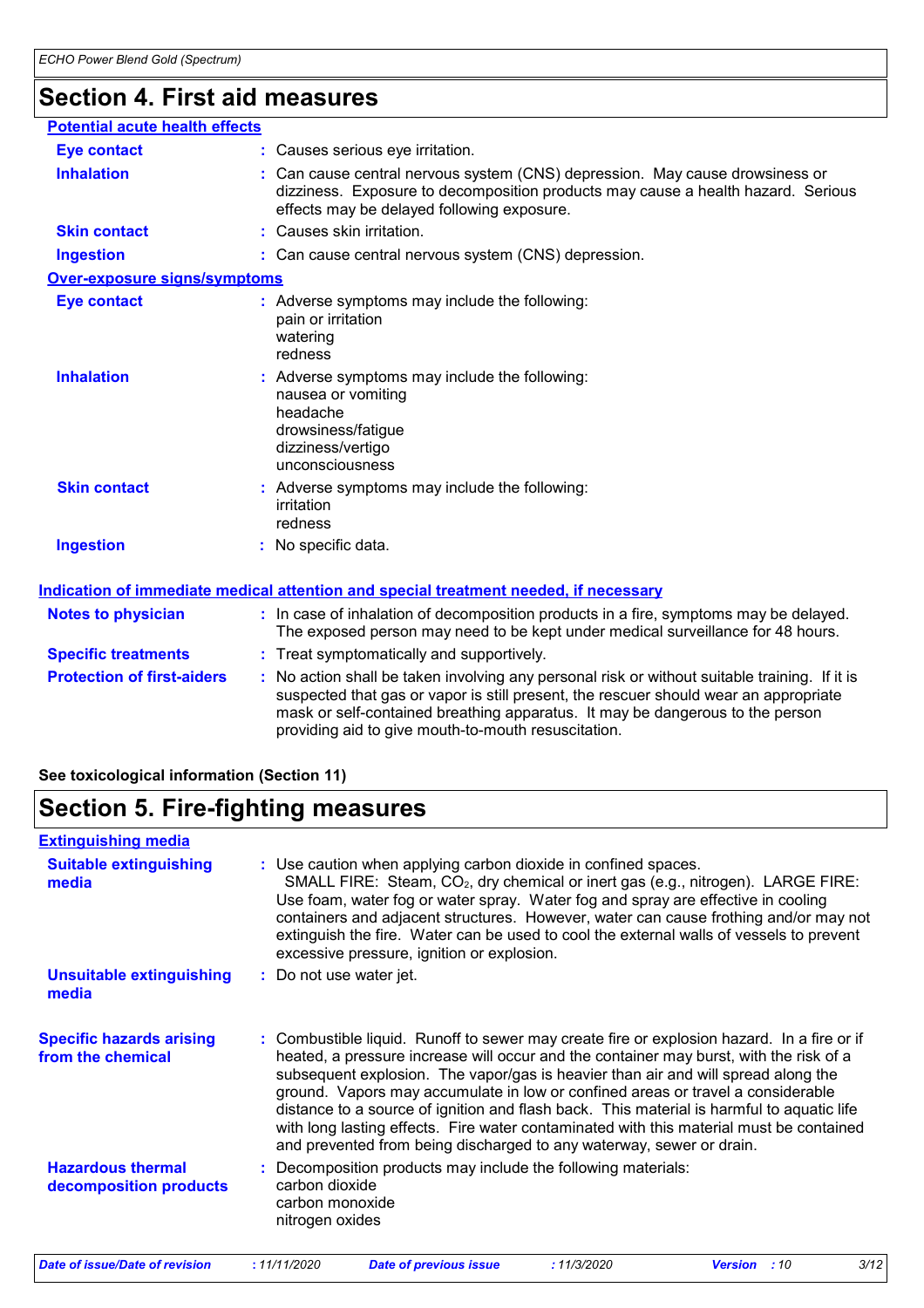### **Section 5. Fire-fighting measures**

| <b>Special protective actions</b><br>for fire-fighters   | : Promptly isolate the scene by removing all persons from the vicinity of the incident if<br>there is a fire. No action shall be taken involving any personal risk or without suitable<br>training. Move containers from fire area if this can be done without risk. Use water<br>spray to keep fire-exposed containers cool. |
|----------------------------------------------------------|-------------------------------------------------------------------------------------------------------------------------------------------------------------------------------------------------------------------------------------------------------------------------------------------------------------------------------|
| <b>Special protective</b><br>equipment for fire-fighters | : Fire-fighters should wear appropriate protective equipment and self-contained breathing<br>apparatus (SCBA) with a full face-piece operated in positive pressure mode.                                                                                                                                                      |

### **Section 6. Accidental release measures**

|                                                       | <b>Personal precautions, protective equipment and emergency procedures</b>                                                                                                                                                                                                                                                                                                                                                                                                                                                                                                                                                                                                                                                                                           |  |
|-------------------------------------------------------|----------------------------------------------------------------------------------------------------------------------------------------------------------------------------------------------------------------------------------------------------------------------------------------------------------------------------------------------------------------------------------------------------------------------------------------------------------------------------------------------------------------------------------------------------------------------------------------------------------------------------------------------------------------------------------------------------------------------------------------------------------------------|--|
| For non-emergency<br>personnel                        | : No action shall be taken involving any personal risk or without suitable training.<br>Evacuate surrounding areas. Keep unnecessary and unprotected personnel from<br>entering. Do not touch or walk through spilled material. Shut off all ignition sources.<br>No flares, smoking or flames in hazard area. Avoid breathing vapor or mist. Provide<br>adequate ventilation. Wear appropriate respirator when ventilation is inadequate. Put<br>on appropriate personal protective equipment.                                                                                                                                                                                                                                                                      |  |
|                                                       | For emergency responders : If specialized clothing is required to deal with the spillage, take note of any information in<br>Section 8 on suitable and unsuitable materials. See also the information in "For non-<br>emergency personnel".                                                                                                                                                                                                                                                                                                                                                                                                                                                                                                                          |  |
| <b>Environmental precautions</b>                      | : Avoid dispersal of spilled material and runoff and contact with soil, waterways, drains<br>and sewers. Inform the relevant authorities if the product has caused environmental<br>pollution (sewers, waterways, soil or air). Water polluting material. May be harmful to<br>the environment if released in large quantities.                                                                                                                                                                                                                                                                                                                                                                                                                                      |  |
| Methods and materials for containment and cleaning up |                                                                                                                                                                                                                                                                                                                                                                                                                                                                                                                                                                                                                                                                                                                                                                      |  |
| <b>Small spill</b>                                    | : Stop leak if without risk. Move containers from spill area. Use spark-proof tools and<br>explosion-proof equipment. Dilute with water and mop up if water-soluble. Alternatively,<br>or if water-insoluble, absorb with an inert dry material and place in an appropriate waste<br>disposal container. Dispose of via a licensed waste disposal contractor.                                                                                                                                                                                                                                                                                                                                                                                                        |  |
| <b>Large spill</b>                                    | : Stop leak if without risk. Move containers from spill area. Use spark-proof tools and<br>explosion-proof equipment. Approach release from upwind. Prevent entry into sewers,<br>water courses, basements or confined areas. Wash spillages into an effluent treatment<br>plant or proceed as follows. Contain and collect spillage with non-combustible,<br>absorbent material e.g. sand, earth, vermiculite or diatomaceous earth and place in<br>container for disposal according to local regulations (see Section 13). Dispose of via a<br>licensed waste disposal contractor. Contaminated absorbent material may pose the<br>same hazard as the spilled product. Note: see Section 1 for emergency contact<br>information and Section 13 for waste disposal. |  |

### **Section 7. Handling and storage**

### **Precautions for safe handling**

| <b>Protective measures</b>                       | : Put on appropriate personal protective equipment (see Section 8). Do not ingest. Avoid<br>contact with eyes, skin and clothing. Avoid breathing vapor or mist. Avoid release to<br>the environment. Use only with adequate ventilation. Wear appropriate respirator when<br>ventilation is inadequate. Do not enter storage areas and confined spaces unless<br>adequately ventilated. Keep in the original container or an approved alternative made<br>from a compatible material, kept tightly closed when not in use. Store and use away<br>from heat, sparks, open flame or any other ignition source. Use explosion-proof<br>electrical (ventilating, lighting and material handling) equipment. Use only non-sparking<br>tools. Empty containers retain product residue and can be hazardous. Do not reuse<br>container. |
|--------------------------------------------------|-----------------------------------------------------------------------------------------------------------------------------------------------------------------------------------------------------------------------------------------------------------------------------------------------------------------------------------------------------------------------------------------------------------------------------------------------------------------------------------------------------------------------------------------------------------------------------------------------------------------------------------------------------------------------------------------------------------------------------------------------------------------------------------------------------------------------------------|
| <b>Advice on general</b><br>occupational hygiene | : Eating, drinking and smoking should be prohibited in areas where this material is<br>handled, stored and processed. Workers should wash hands and face before eating,<br>drinking and smoking. Remove contaminated clothing and protective equipment before<br>entering eating areas. See also Section 8 for additional information on hygiene<br>measures.                                                                                                                                                                                                                                                                                                                                                                                                                                                                     |

| Date of issue/Date of revision | <i>11/11/2020</i> | Date of previous issue | : 11/3/2020 | <b>Version</b> : 10 |  |
|--------------------------------|-------------------|------------------------|-------------|---------------------|--|
|--------------------------------|-------------------|------------------------|-------------|---------------------|--|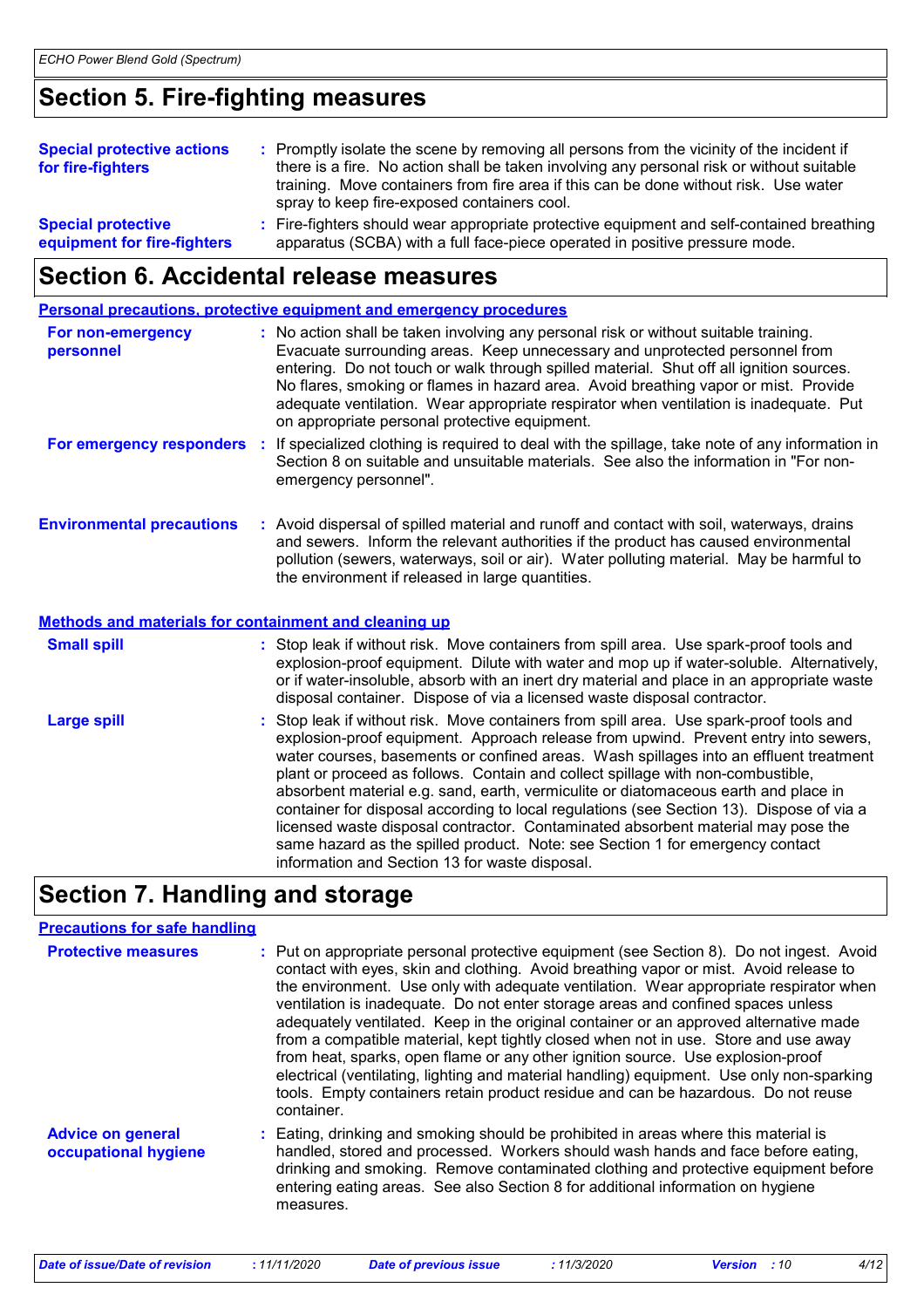### **Section 7. Handling and storage**

| Store in accordance with local regulations. Store in a segregated and approved area.<br><b>Conditions for safe storage,</b><br>Store in original container protected from direct sunlight in a dry, cool and well-ventilated<br>including any<br>area, away from incompatible materials (see Section 10) and food and drink. Store<br><b>incompatibilities</b><br>locked up. Eliminate all ignition sources. Separate from oxidizing materials. Keep<br>container tightly closed and sealed until ready for use. Containers that have been<br>opened must be carefully resealed and kept upright to prevent leakage. Do not store in<br>unlabeled containers. Use appropriate containment to avoid environmental<br>contamination. See Section 10 for incompatible materials before handling or use.<br>Bulk Storage Conditions: Maintain all storage tanks in accordance with applicable<br>regulations. Use necessary controls to monitor tank inventories. Inspect all storage<br>tanks on a periodic basis. Test tanks and associated piping for tightness. Maintain the<br>automatic leak detection devices to assure proper working condition.<br>Head spaces in tanks and other containers may contain a mixture of air and vapor in<br>the flammable range. Vapor may be ignited by static discharge. Storage area must<br>meet OSHA requirements and applicable fire codes. Additional information regarding<br>the design and control of hazards associated with the handling and storage of<br>flammable and combustible liquids may be found in professional and industrial<br>documents including, but not limited to, the National Fire Protection Association (NFPA)<br>publications NFPA 30 ("Flammable and Combustible Liquid Code"), NFPA 77<br>("Recommended Practice on Static Electricity") and the American Petroleum Institute<br>(API) Recommended Practice 2003, ("Protection Against Ignitions Arising Out of Static,<br>Lightning, and Stray Currents"). |  |
|-------------------------------------------------------------------------------------------------------------------------------------------------------------------------------------------------------------------------------------------------------------------------------------------------------------------------------------------------------------------------------------------------------------------------------------------------------------------------------------------------------------------------------------------------------------------------------------------------------------------------------------------------------------------------------------------------------------------------------------------------------------------------------------------------------------------------------------------------------------------------------------------------------------------------------------------------------------------------------------------------------------------------------------------------------------------------------------------------------------------------------------------------------------------------------------------------------------------------------------------------------------------------------------------------------------------------------------------------------------------------------------------------------------------------------------------------------------------------------------------------------------------------------------------------------------------------------------------------------------------------------------------------------------------------------------------------------------------------------------------------------------------------------------------------------------------------------------------------------------------------------------------------------------------------------------------------------------------------------------|--|
|                                                                                                                                                                                                                                                                                                                                                                                                                                                                                                                                                                                                                                                                                                                                                                                                                                                                                                                                                                                                                                                                                                                                                                                                                                                                                                                                                                                                                                                                                                                                                                                                                                                                                                                                                                                                                                                                                                                                                                                     |  |
|                                                                                                                                                                                                                                                                                                                                                                                                                                                                                                                                                                                                                                                                                                                                                                                                                                                                                                                                                                                                                                                                                                                                                                                                                                                                                                                                                                                                                                                                                                                                                                                                                                                                                                                                                                                                                                                                                                                                                                                     |  |
|                                                                                                                                                                                                                                                                                                                                                                                                                                                                                                                                                                                                                                                                                                                                                                                                                                                                                                                                                                                                                                                                                                                                                                                                                                                                                                                                                                                                                                                                                                                                                                                                                                                                                                                                                                                                                                                                                                                                                                                     |  |

| <b>Control parameters</b>                              |                        |                                                                                                                                                                                                                                                                                                                                                               |  |  |
|--------------------------------------------------------|------------------------|---------------------------------------------------------------------------------------------------------------------------------------------------------------------------------------------------------------------------------------------------------------------------------------------------------------------------------------------------------------|--|--|
| <b>Occupational exposure limits</b>                    |                        |                                                                                                                                                                                                                                                                                                                                                               |  |  |
| Distillates (petroleum), hydrotreated heavy paraffinic |                        | ACGIH TLV (United States, 3/2019).<br>TWA: 5 mg/m <sup>3</sup> 8 hours. Form: Inhalable<br>fraction<br>OSHA PEL (United States, 5/2018).<br>TWA: 5 mg/m <sup>3</sup> 8 hours.<br>NIOSH REL (United States, 10/2016).<br>TWA: 5 mg/m <sup>3</sup> 10 hours. Form: Mist<br>STEL: 10 mg/m <sup>3</sup> 15 minutes. Form: Mist                                    |  |  |
| Distillates (petroleum), hydrotreated light            |                        | ACGIH TLV (United States, 3/2019).<br>Absorbed through skin.<br>TWA: 200 mg/m <sup>3</sup> , (as total hydrocarbon<br>vapor) 8 hours.                                                                                                                                                                                                                         |  |  |
| <b>Appropriate engineering</b><br><b>controls</b>      | ventilation equipment. | : Use only with adequate ventilation. Use process enclosures, local exhaust ventilation or<br>other engineering controls to keep worker exposure to airborne contaminants below any<br>recommended or statutory limits. The engineering controls also need to keep gas,<br>vapor or dust concentrations below any lower explosive limits. Use explosion-proof |  |  |
| <b>Environmental exposure</b><br><b>controls</b>       |                        | : Emissions from ventilation or work process equipment should be checked to ensure<br>they comply with the requirements of environmental protection legislation. In some<br>cases, vapor controls, filters or engineering modifications to the process equipment will<br>be necessary to reduce emissions to acceptable levels.                               |  |  |
| <b>Individual protection measures</b>                  |                        |                                                                                                                                                                                                                                                                                                                                                               |  |  |
| <b>Hygiene measures</b>                                |                        | : Wash hands, forearms and face thoroughly after handling chemical products, before<br>eating, smoking and using the lavatory and at the end of the working period.<br>Appropriate techniques should be used to remove potentially contaminated clothing.<br>Wash contaminated clothing before reusing. Ensure that eyewash stations and safety               |  |  |

showers are close to the workstation location.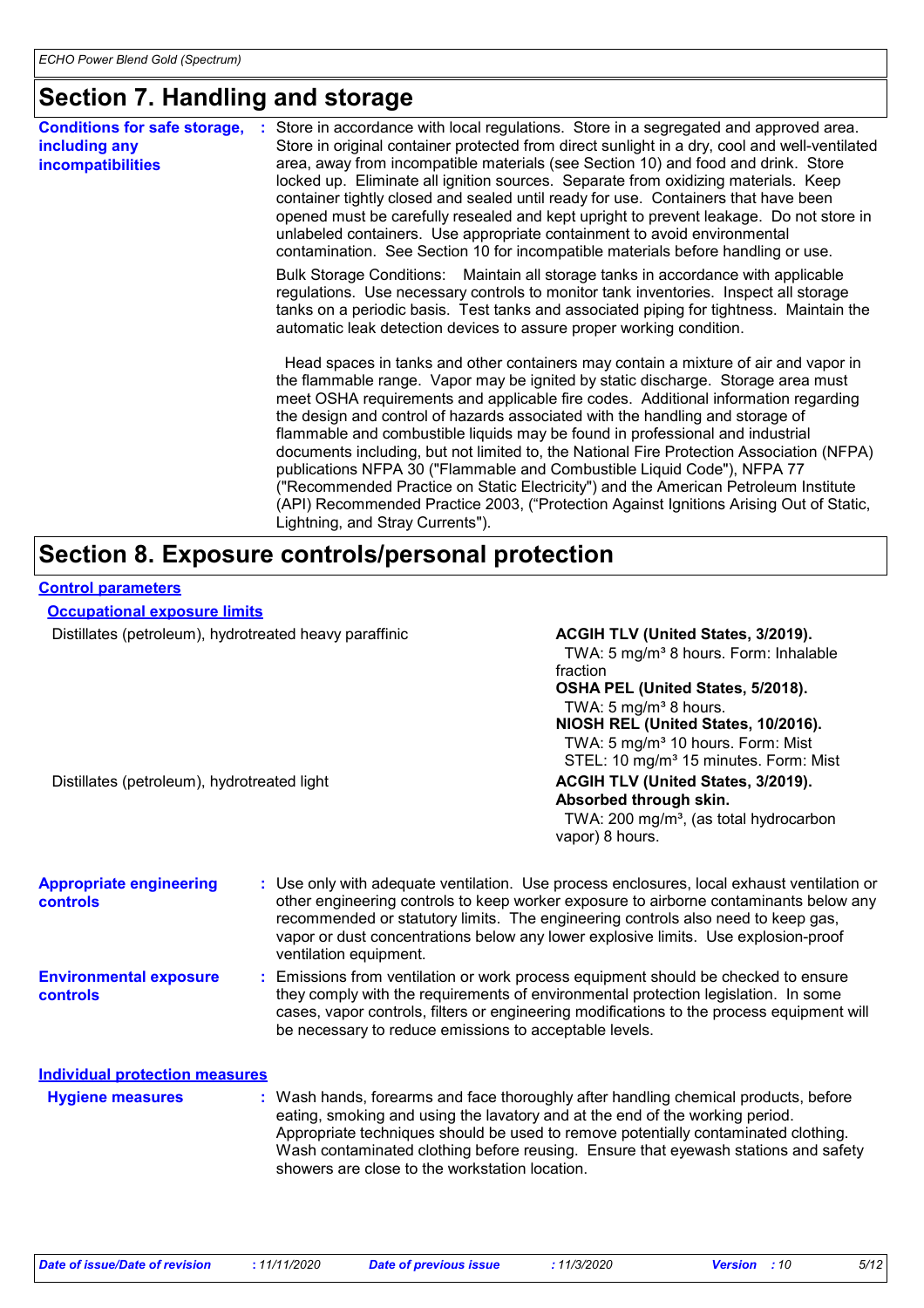## **Section 8. Exposure controls/personal protection**

| <b>Eye/face protection</b>    | : Safety glasses equipped with side shields are recommended as minimum protection in<br>industrial settings. If contact is possible, the following protection should be worn, unless<br>the assessment indicates a higher degree of protection: chemical splash goggles.<br>Safety eyewear complying with an approved standard should be used when a risk<br>assessment indicates this is necessary to avoid exposure to liquid splashes, mists,<br>gases or dusts. If inhalation hazards exist, a full-face respirator may be required<br>instead.                 |
|-------------------------------|---------------------------------------------------------------------------------------------------------------------------------------------------------------------------------------------------------------------------------------------------------------------------------------------------------------------------------------------------------------------------------------------------------------------------------------------------------------------------------------------------------------------------------------------------------------------|
| <b>Skin protection</b>        |                                                                                                                                                                                                                                                                                                                                                                                                                                                                                                                                                                     |
| <b>Hand protection</b>        | : Avoid skin contact with liquid. Chemical-resistant gloves complying with an approved<br>standard should be worn at all times when handling chemical products if a risk<br>assessment indicates this is necessary. Considering the parameters specified by the<br>glove manufacturer, check during use that the gloves are still retaining their protective<br>properties. It should be noted that the time to breakthrough for any glove material may<br>be different for different glove manufacturers. Leather gloves are not protective for<br>liquid contact. |
| <b>Body protection</b>        | : Personal protective equipment for the body should be selected based on the task being<br>performed and the risks involved and should be approved by a specialist before<br>handling this product.                                                                                                                                                                                                                                                                                                                                                                 |
| <b>Other skin protection</b>  | : Avoid skin contact with liquid. Appropriate footwear and any additional skin protection<br>measures should be selected based on the task being performed and the risks involved<br>and should be approved by a specialist before handling this product. Leather boots are<br>not protective for liquid contact.                                                                                                                                                                                                                                                   |
| <b>Respiratory protection</b> | : Avoid inhalation of gases, vapors, mists or dusts. Use a properly fitted, air-purifying or<br>supplied-air respirator complying with an approved standard if a risk assessment<br>indicates this is necessary. Respirator selection must be based on known or anticipated<br>exposure levels, the hazards of the product and the safe working limits of the selected<br>respirator.                                                                                                                                                                               |

## **Section 9. Physical and chemical properties**

| <b>Appearance</b>                               |   |                                                                 |
|-------------------------------------------------|---|-----------------------------------------------------------------|
| <b>Physical state</b>                           |   | $:$ Liquid.                                                     |
| <b>Color</b>                                    |   | Blue-green.                                                     |
| <b>Odor</b>                                     | ÷ | Petroleum.                                                      |
| pH                                              |   | Not available.                                                  |
| <b>Boiling point</b>                            |   | Not available.                                                  |
| <b>Flash point</b>                              |   | Open cup: 78°C (172.4°F) [Cleveland.]                           |
| <b>Evaporation rate</b>                         |   | $:$ <1 (n-butyl acetate. = 1)                                   |
| Lower and upper explosive<br>(flammable) limits |   | $:$ Not available.                                              |
| <b>Vapor pressure</b>                           |   | $:$ <0.13 kPa (<1 mm Hg) [room temperature]                     |
| <b>Vapor density</b>                            |   | : $>1$ [Air = 1]                                                |
| <b>Relative density</b>                         |   | : 0.9                                                           |
| <b>Density Ibs/gal</b>                          |   | $:$ Estimated 7.5 lbs/gal                                       |
| Density gm/cm <sup>3</sup>                      |   | Not available.                                                  |
| <b>Gravity, <sup>o</sup>API</b>                 |   | : Estimated 26 @ 60 F                                           |
| <b>Solubility</b>                               |   | Insoluble in the following materials: cold water.               |
| Flow time (ISO 2431)                            | ÷ | Not available.                                                  |
| <b>Viscosity</b>                                |   | Kinematic (40°C (104°F)): 0.4812 cm <sup>2</sup> /s (48.12 cSt) |
| <b>Viscosity SUS</b>                            |   | Estimated 223 SUS @104 F                                        |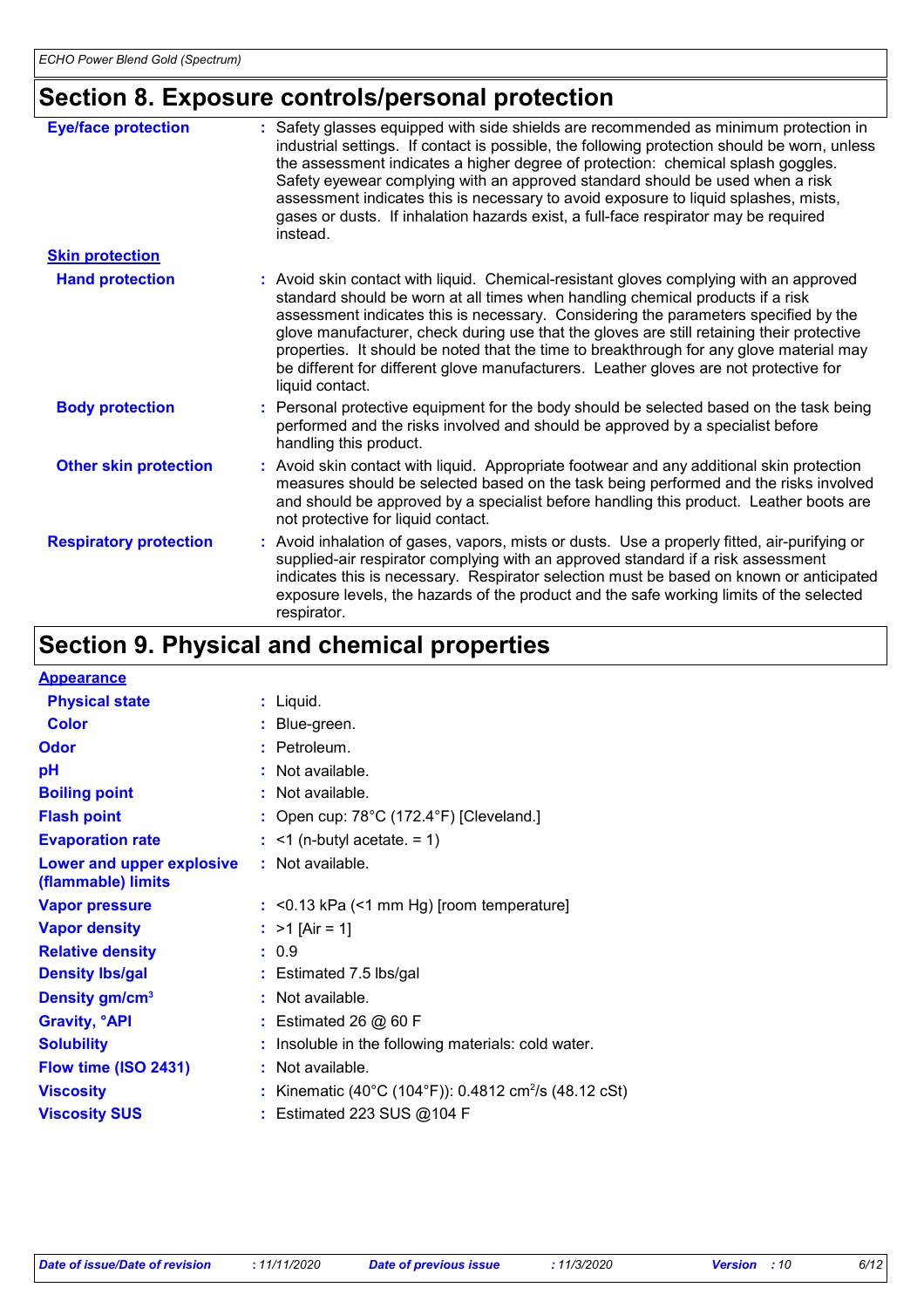### **Section 10. Stability and reactivity**

| <b>Reactivity</b>                                   | : Not expected to be Explosive, Self-Reactive, Self-Heating, or an Organic Peroxide<br>under US GHS Definition(s).                                                                                                                         |
|-----------------------------------------------------|--------------------------------------------------------------------------------------------------------------------------------------------------------------------------------------------------------------------------------------------|
| <b>Chemical stability</b>                           | : The product is stable.                                                                                                                                                                                                                   |
| <b>Possibility of hazardous</b><br><b>reactions</b> | : Under normal conditions of storage and use, hazardous reactions will not occur.                                                                                                                                                          |
| <b>Conditions to avoid</b>                          | : Avoid all possible sources of ignition (spark or flame). Do not pressurize, cut, weld,<br>braze, solder, drill, grind or expose containers to heat or sources of ignition. Do not<br>allow vapor to accumulate in low or confined areas. |
| <b>Incompatible materials</b>                       | : Reactive or incompatible with the following materials:<br>oxidizing materials                                                                                                                                                            |
| <b>Hazardous decomposition</b><br>products          | : Under normal conditions of storage and use, hazardous decomposition products should<br>not be produced.                                                                                                                                  |

### **Section 11. Toxicological information**

#### **Information on toxicological effects**

| <b>Product/ingredient name</b>                            | <b>Result</b> | <b>Species</b> | <b>Dose</b> | <b>Exposure</b> |
|-----------------------------------------------------------|---------------|----------------|-------------|-----------------|
| Distillates (petroleum),<br>hydrotreated heavy paraffinic | LD50 Dermal   | Rat            | >5000 mg/kg |                 |
|                                                           | LD50 Oral     | Rat            | >5000 mg/kg |                 |
| Distillates (petroleum),<br>hydrotreated light            | LD50 Dermal   | Rabbit         | >2000 mg/kg |                 |
|                                                           | LD50 Oral     | Rat            | >5000 mg/kg |                 |
| Fatty acid amide                                          | LD50 Dermal   | Rabbit         | >2000 mg/kg |                 |
|                                                           | LD50 Oral     | Rat            | >5000 mg/kg |                 |

**Conclusion/Summary : Distillates (petroleum), hydrotreated heavy paraffinic**: Mineral oil mists derived from highly refined oils are reported to have low acute and sub-acute toxicities in animals. Effects from single and short-term repeated exposures to high concentrations of mineral oil mists well above applicable workplace exposure levels include lung inflammatory reaction, lipoid granuloma formation and lipoid pneumonia. In acute and sub-acute studies involving exposures to lower concentrations of mineral oil mists at or near current work place exposure levels produced no significant toxicological effects. **Fatty acid amide**: This material is not associated with significant toxicity to rats based on repeated dose studies up to 1000 mg/kg/day. Further, neither fertility nor reproduction were adversely affected in rats after administration up to 1000 mg/kg/day based on screening studies.

#### **Irritation/Corrosion**

Not available.

Not available.

**Mutagenicity Sensitization** Not available. **Skin Respiratory :** No additional information. **:** No additional information. **Skin Eyes Respiratory :** No additional information. **:** No additional information. **:** No additional information.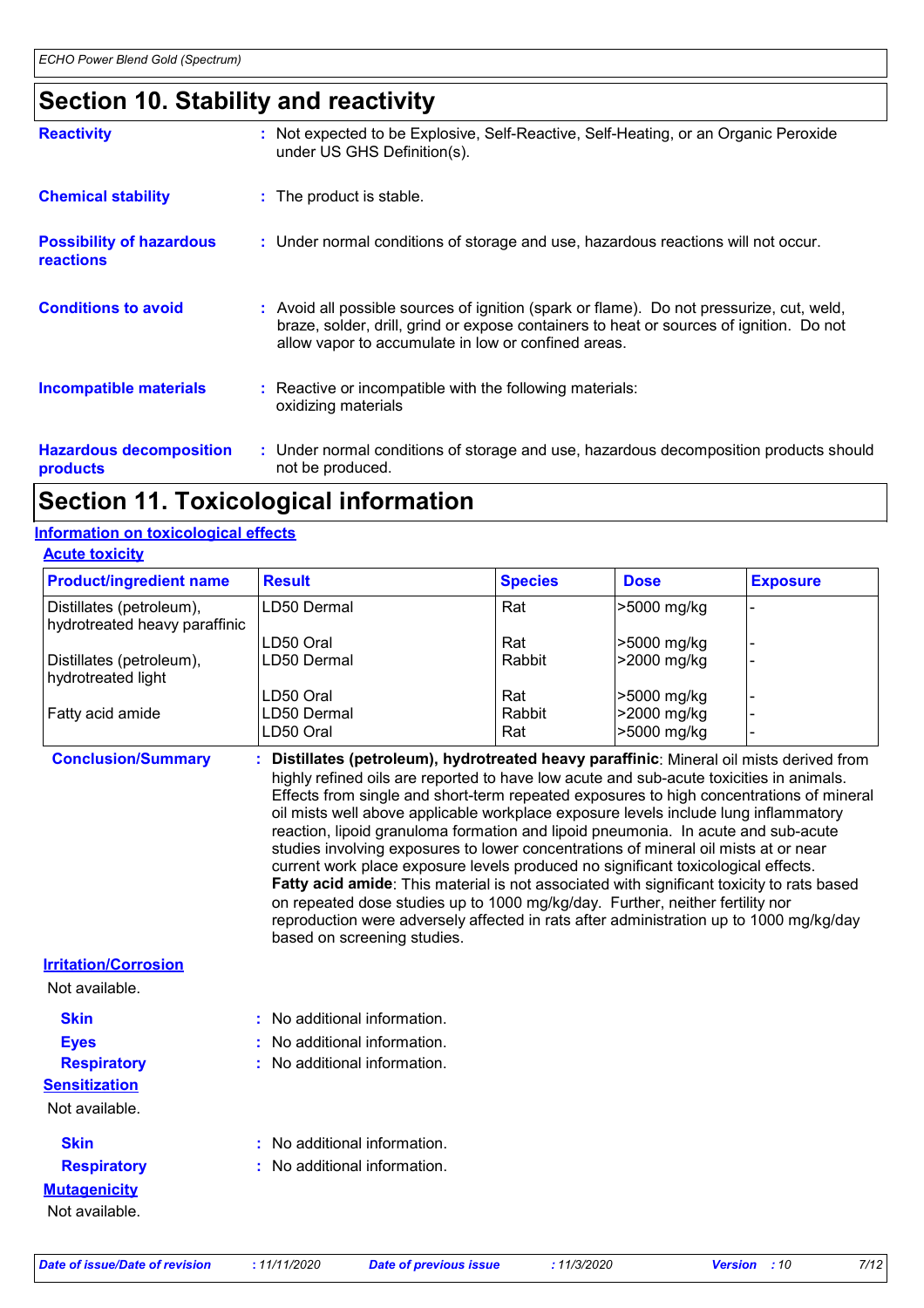### **Section 11. Toxicological information**

| <b>Conclusion/Summary</b>                                                   | : No additional information.   |
|-----------------------------------------------------------------------------|--------------------------------|
| <b>Carcinogenicity</b><br>Not available.                                    |                                |
| <b>Conclusion/Summary</b><br><b>Reproductive toxicity</b><br>Not available. | $:$ No additional information. |
| <b>Conclusion/Summary</b><br><b>Teratogenicity</b><br>Not available.        | : No additional information.   |

### **Conclusion/Summary :** No additional information.

#### **Specific target organ toxicity (single exposure)**

| <b>Name</b>                                 | <b>Category</b> | <b>Route of</b><br><b>Lexposure</b> | <b>Target organs</b> |
|---------------------------------------------|-----------------|-------------------------------------|----------------------|
| Distillates (petroleum), hydrotreated light | Category 3      | Not applicable.                     | Narcotic effects     |

**Specific target organ toxicity (repeated exposure)**

Not available.

#### **Aspiration hazard**

| <b>Name</b>                                 | <b>Result</b>                         |
|---------------------------------------------|---------------------------------------|
| Distillates (petroleum), hydrotreated light | <b>ASPIRATION HAZARD - Category 1</b> |

|  | <b>Information on the likely</b> | : Not available. |
|--|----------------------------------|------------------|
|--|----------------------------------|------------------|

#### **routes of exposure Potential acute health effects**

| i vluhlaravalu huann uhuvlu |                                                                                                                                                                                                                |
|-----------------------------|----------------------------------------------------------------------------------------------------------------------------------------------------------------------------------------------------------------|
| <b>Eye contact</b>          | : Causes serious eye irritation.                                                                                                                                                                               |
| <b>Inhalation</b>           | : Can cause central nervous system (CNS) depression. May cause drowsiness or<br>dizziness. Exposure to decomposition products may cause a health hazard. Serious<br>effects may be delayed following exposure. |
| <b>Skin contact</b>         | : Causes skin irritation.                                                                                                                                                                                      |
| <b>Ingestion</b>            | : Can cause central nervous system (CNS) depression.                                                                                                                                                           |

#### **Symptoms related to the physical, chemical and toxicological characteristics**

| <b>Eye contact</b>  | : Adverse symptoms may include the following:<br>pain or irritation<br>watering<br>redness                                                    |
|---------------------|-----------------------------------------------------------------------------------------------------------------------------------------------|
| <b>Inhalation</b>   | : Adverse symptoms may include the following:<br>nausea or vomiting<br>headache<br>drowsiness/fatique<br>dizziness/vertigo<br>unconsciousness |
| <b>Skin contact</b> | : Adverse symptoms may include the following:<br>irritation<br>redness                                                                        |
| <b>Ingestion</b>    | : No specific data.                                                                                                                           |

#### **Delayed and immediate effects and also chronic effects from short and long term exposure Short term exposure**

| Date of issue/Date of revision | : 11/11/2020 | Date of previous issue | 11/3/2020 | <b>Version</b> : 10 | 8/12 |
|--------------------------------|--------------|------------------------|-----------|---------------------|------|
|--------------------------------|--------------|------------------------|-----------|---------------------|------|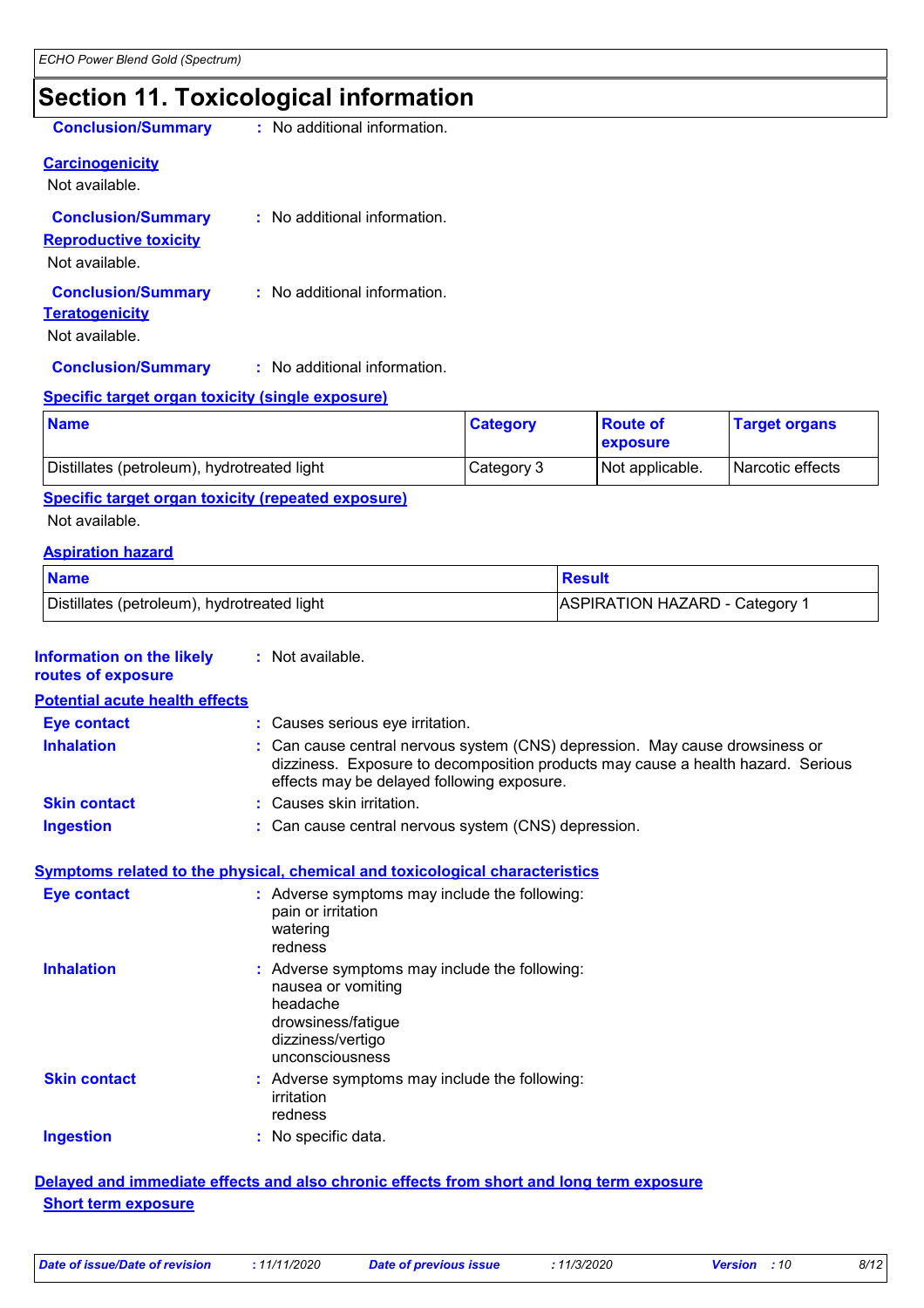### **Section 11. Toxicological information**

| <b>Potential immediate</b><br>effects             | : Not available.                                    |
|---------------------------------------------------|-----------------------------------------------------|
| <b>Potential delayed effects</b>                  | : Not available.                                    |
| Long term exposure                                |                                                     |
| <b>Potential immediate</b><br>effects             | $:$ Not available.                                  |
| <b>Potential delayed effects : Not available.</b> |                                                     |
| <b>Potential chronic health effects</b>           |                                                     |
| Not available.                                    |                                                     |
| <b>General</b>                                    | : No known significant effects or critical hazards. |
| <b>Carcinogenicity</b>                            | : No known significant effects or critical hazards. |
| <b>Mutagenicity</b>                               | : No known significant effects or critical hazards. |
| <b>Teratogenicity</b>                             | : No known significant effects or critical hazards. |
| <b>Developmental effects</b>                      | : No known significant effects or critical hazards. |
| <b>Fertility effects</b>                          | : No known significant effects or critical hazards. |
|                                                   |                                                     |

## **Section 12. Ecological information**

| <b>Toxicity</b>                                |                                                                      |                                                                        |                     |
|------------------------------------------------|----------------------------------------------------------------------|------------------------------------------------------------------------|---------------------|
| <b>Product/ingredient name</b>                 | Result                                                               | <b>Species</b>                                                         | <b>Exposure</b>     |
| Distillates (petroleum),<br>hydrotreated light | Acute LC50 2200 µg/l Fresh water                                     | Fish - Lepomis macrochirus                                             | 4 days              |
|                                                | Acute LC50 2600 µg/l Fresh water<br>Acute LC50 2900 µg/l Fresh water | <b>Fish - Oncorhynchus mykiss</b><br><b>Fish - Oncorhynchus mykiss</b> | 4 days<br>196 hours |
| <b>Conclusion/Summary</b>                      | : Not available.                                                     |                                                                        |                     |

#### **Persistence and degradability**

**Conclusion/Summary :** Not available.

#### **Bioaccumulative potential**

Not available.

| <b>Mobility in soil</b>                                 |                  |
|---------------------------------------------------------|------------------|
| <b>Soil/water partition</b><br><b>coefficient (Koc)</b> | : Not available. |

#### **Other adverse effects** : No known significant effects or critical hazards.

### **Section 13. Disposal considerations**

| <b>Disposal methods</b> | : The generation of waste should be avoided or minimized wherever possible. Disposal<br>of this product, solutions and any by-products should at all times comply with the<br>requirements of environmental protection and waste disposal legislation and any<br>regional local authority requirements. Dispose of surplus and non-recyclable products<br>via a licensed waste disposal contractor. Waste should not be disposed of untreated to<br>the sewer unless fully compliant with the requirements of all authorities with jurisdiction.<br>Waste packaging should be recycled. Incineration or landfill should only be considered<br>when recycling is not feasible. This material and its container must be disposed of in a<br>safe way. Care should be taken when handling emptied containers that have not been<br>cleaned or rinsed out. Empty containers or liners may retain some product residues.<br>Vapor from product residues may create a highly flammable or explosive atmosphere |
|-------------------------|----------------------------------------------------------------------------------------------------------------------------------------------------------------------------------------------------------------------------------------------------------------------------------------------------------------------------------------------------------------------------------------------------------------------------------------------------------------------------------------------------------------------------------------------------------------------------------------------------------------------------------------------------------------------------------------------------------------------------------------------------------------------------------------------------------------------------------------------------------------------------------------------------------------------------------------------------------------------------------------------------------|
|-------------------------|----------------------------------------------------------------------------------------------------------------------------------------------------------------------------------------------------------------------------------------------------------------------------------------------------------------------------------------------------------------------------------------------------------------------------------------------------------------------------------------------------------------------------------------------------------------------------------------------------------------------------------------------------------------------------------------------------------------------------------------------------------------------------------------------------------------------------------------------------------------------------------------------------------------------------------------------------------------------------------------------------------|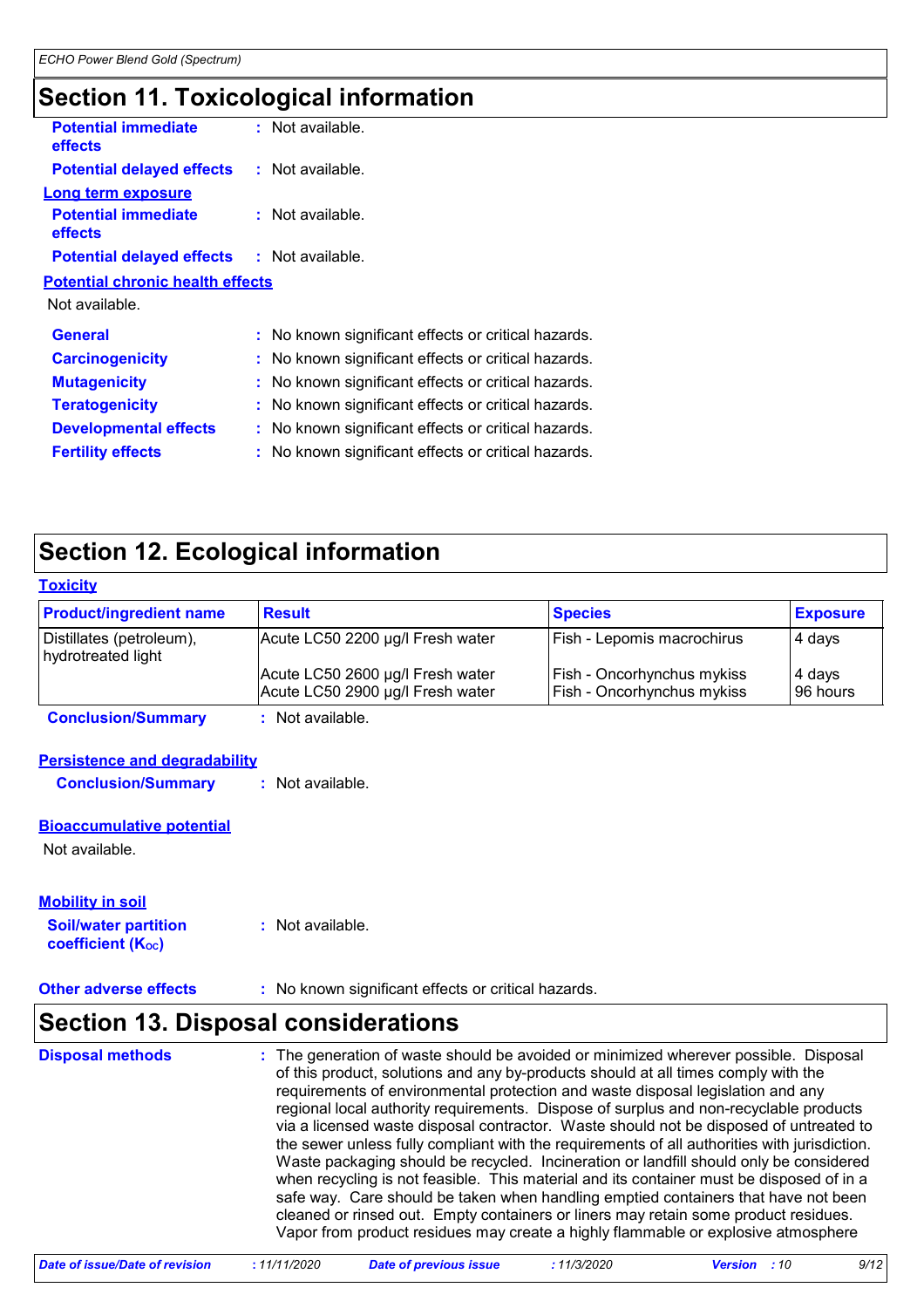### **Section 13. Disposal considerations**

inside the container. Do not cut, weld or grind used containers unless they have been cleaned thoroughly internally. Avoid dispersal of spilled material and runoff and contact with soil, waterways, drains and sewers.

### **Section 14. Transport information**

|                                      | <b>DOT Classification</b>                                                      | <b>IMDG</b>    | <b>IATA</b>    |
|--------------------------------------|--------------------------------------------------------------------------------|----------------|----------------|
| <b>UN number</b>                     | NA1993                                                                         | Not regulated. | Not regulated. |
| <b>UN proper</b><br>shipping name    | Combustible liquid, n.o.s.<br>(Distillates (petroleum),<br>hydrotreated light) |                |                |
| <b>Transport</b><br>hazard class(es) | Combustible liquid.                                                            |                |                |
| <b>Packing group</b>                 | $\mathbf{III}$                                                                 |                |                |
| <b>Environmental</b><br>hazards      | No.                                                                            | No.            | No.            |

**Oil:** The product(s) represented by this SDS is (are) regulated as "oil" under 49 CFR Part 130. Shipments by rail or highway in packaging having a capacity of 3500 gallons or more or in a quantity greater 42,000 gallons are subject to these requirements. In addition, mixtures containing 10% or more of this product may be subject to these requirements.

**Additional information**

| , wandyimi iliyi ilimiyi                                                               |     |                                                                                                                                                                                                                                                 |
|----------------------------------------------------------------------------------------|-----|-------------------------------------------------------------------------------------------------------------------------------------------------------------------------------------------------------------------------------------------------|
| <b>DOT Classification</b>                                                              |     | Non-bulk packages (less than or equal to 119 gal) of combustible liquids are not<br>regulated as hazardous materials.                                                                                                                           |
|                                                                                        |     | Non-bulk packages (less than or equal to 119 gal) of combustible liquids are not<br>regulated as hazardous materials.                                                                                                                           |
|                                                                                        |     | Special precautions for user : Transport within user's premises: always transport in closed containers that are<br>upright and secure. Ensure that persons transporting the product know what to do in the<br>event of an accident or spillage. |
| <b>Transport in bulk according</b><br>to Annex II of MARPOL and<br>the <b>IBC</b> Code | -11 | Not available.                                                                                                                                                                                                                                  |

### **Section 15. Regulatory information**

| <b>U.S. Federal regulations</b>                                                                                   | United States inventory (TSCA 8b): All components are listed or exempted.<br>Clean Water Act (CWA) 307: benzene; toluene; naphthalene; ethylbenzene<br>Clean Water Act (CWA) 311: benzene; toluene; naphthalene; ethylbenzene<br>This material is classified as an oil under Section 311 of the Clean Water Act (CWA)<br>and the Oil Pollution Act of 1990 (OPA). Discharges or spills which produce a visible<br>sheen on waters of the United States, their adjoining shorelines, or into conduits leading<br>to surface waters must be reported to the EPA's National Response Center at (800)<br>424-8802. |
|-------------------------------------------------------------------------------------------------------------------|----------------------------------------------------------------------------------------------------------------------------------------------------------------------------------------------------------------------------------------------------------------------------------------------------------------------------------------------------------------------------------------------------------------------------------------------------------------------------------------------------------------------------------------------------------------------------------------------------------------|
| <b>SARA 302/304</b><br><b>Composition/information on ingredients</b><br><b>SARA 304 RQ</b><br><b>SARA 311/312</b> | : Not applicable.                                                                                                                                                                                                                                                                                                                                                                                                                                                                                                                                                                                              |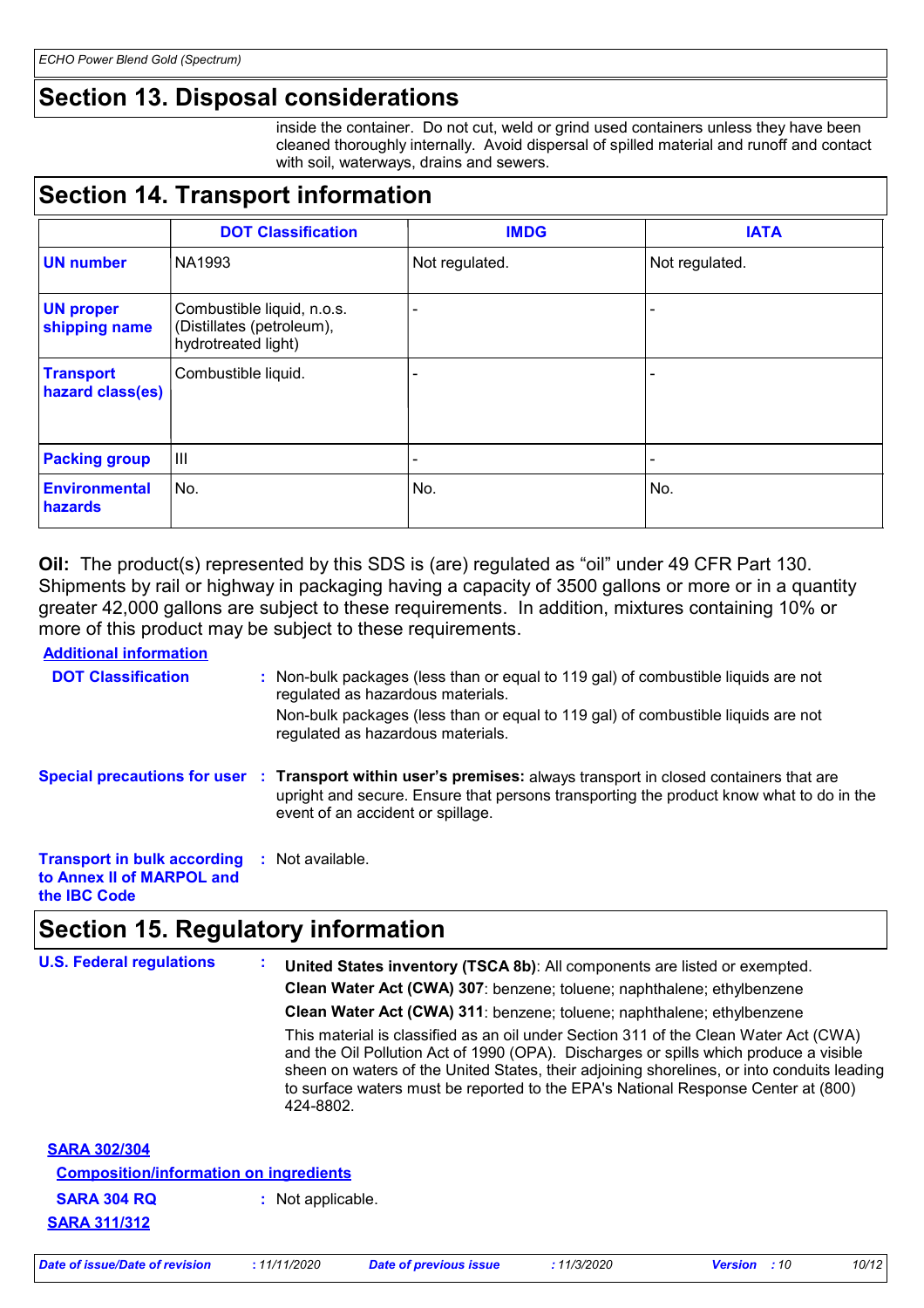### **Section 15. Regulatory information**

**Classification :** FLAMMABLE LIQUIDS - Category 4 SKIN IRRITATION - Category 2 EYE IRRITATION - Category 2A SPECIFIC TARGET ORGAN TOXICITY (SINGLE EXPOSURE) (Narcotic effects) - Category 3

#### **Composition/information on ingredients**

| <b>Name</b>                                    | ℅           | <b>Classification</b>                                                                                                                                                                               |
|------------------------------------------------|-------------|-----------------------------------------------------------------------------------------------------------------------------------------------------------------------------------------------------|
| Distillates (petroleum),<br>hydrotreated light | 210 - <25   | <b>FLAMMABLE LIQUIDS - Category 4</b><br>SKIN IRRITATION - Category 2<br><b>EYE IRRITATION - Category 2A</b><br>SPECIFIC TARGET ORGAN TOXICITY (SINGLE EXPOSURE)<br>(Narcotic effects) - Category 3 |
| Fatty acid amide                               | Proprietary | <b>ASPIRATION HAZARD - Category 1</b><br><b>SKIN IRRITATION - Category 2</b><br><b>EYE IRRITATION - Category 2A</b>                                                                                 |

#### **State regulations**

| <b>Massachusetts</b> | : None of the components are listed. |
|----------------------|--------------------------------------|
| <b>New York</b>      | : None of the components are listed. |
| <b>New Jersey</b>    | : None of the components are listed. |
| <b>Pennsylvania</b>  | : None of the components are listed. |

#### **California Prop. 65 Clear and Reasonable Warnings (2018)**

**A** WARNING: This product can expose you to Benzene, which is known to the State of California to cause cancer and birth defects or other reproductive harm. This product can expose you to chemicals including Naphthalene, Ethylbenzene, which are known to the State of California to cause cancer, and Toluene, which is known to the State of California to cause birth defects or other reproductive harm. For more information go to www.P65Warnings.ca. gov.

#### **International regulations**

**Inventory list**

| <b>United States</b>     | : All components are listed or exempted.                                             |
|--------------------------|--------------------------------------------------------------------------------------|
| <b>Australia</b>         | : All components are listed or exempted.                                             |
| <b>Canada</b>            | : All components are listed or exempted.                                             |
| <b>China</b>             | : All components are listed or exempted.                                             |
| <b>Europe</b>            | Not determined.                                                                      |
| <b>Japan</b>             | : Japan inventory (ENCS): Not determined.<br>Japan inventory (ISHL): Not determined. |
| <b>Malaysia</b>          | : Not determined.                                                                    |
| <b>New Zealand</b>       | : All components are listed or exempted.                                             |
| <b>Philippines</b>       | : All components are listed or exempted.                                             |
| <b>Republic of Korea</b> | : All components are listed or exempted.                                             |
| <b>Taiwan</b>            | : All components are listed or exempted.                                             |
| <b>Thailand</b>          | : Not determined.                                                                    |
| <b>Turkey</b>            | : Not determined.                                                                    |
| <b>Viet Nam</b>          | Not determined.                                                                      |

### **Section 16. Other information**

**National Fire Protection Association (U.S.A.)**



| Date of issue/Date of revision | 11/11/2020 | Date of previous issue | 11/3/2020 | <b>Version</b> : 10 | 11/12 |
|--------------------------------|------------|------------------------|-----------|---------------------|-------|
|                                |            |                        |           |                     |       |